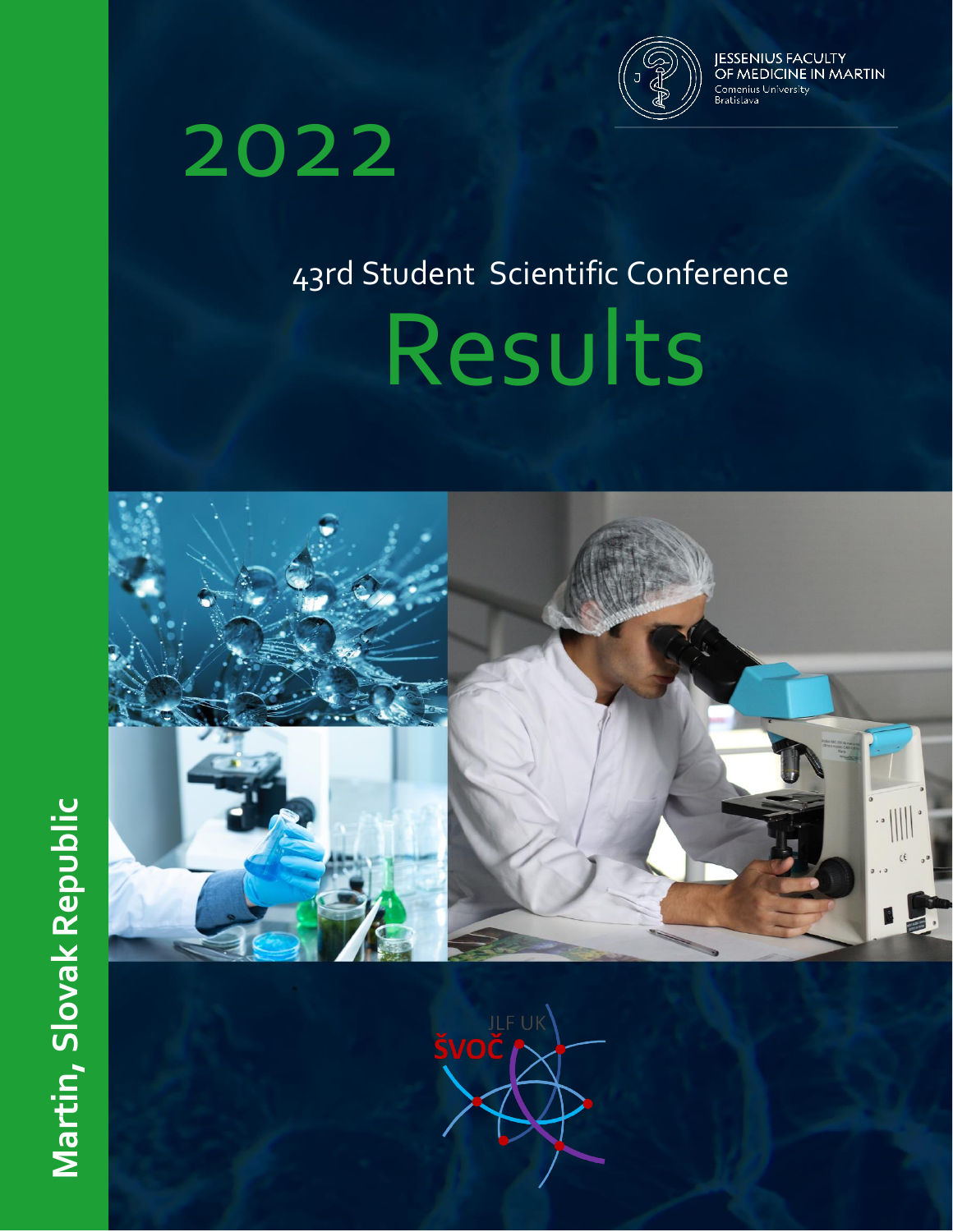## **Section of Clinical Disciplines**

# **1 st place**

#### **MOLECULAR PATHOLOGY OF EGFR GENE IN NON-SMALL CELL LUNG CARCINOMA Patrik Lecký, Lukáš Plank**

Department of Pathological Anatomy, Jessenius Faculty of Medicine in Martin, Comenius University in Bratislava

# **2 nd place**

#### **IMPACT OF DABIGATRAN TREATMENT ON ROTATION THROMBOELASTOMETRY**

**Katarína Kučeríková, Juraj Sokol, Jana Žolková**

Department of Haematology and Transfusion medicine, Jessenius Faculty of Medicine in Martin, Comenius University in Bratislava

# **3 rd place**

#### **SELECTED RESPIRATORY AND ESOPHAGEAL MECHANISMS IN GASTROESOPHAGEAL REFLUX DISEASE Jana Vnučáková, Martin Ďuriček**

Clinic of Internal medicine – Gastroenterology, Jessenius Faculty of Medicine in Martin, Comenius University in Bratislava



**Cena Dr. Jozefa Lettricha**

#### **INFECTIOUS COMPLICATIONS AFTER KIDNEY TRANSPLANTATION**

#### **Vladimír Doboš1, Matej Vnučák2, Ivana Dedinská 1**

1 1st Department of Internal Diseases, University Hospital Martin and Jessenius Medical Faculty in Martin, Comenius University in Bratislava

2 Transplantation Center, University Hospital Martin and Jessenius Medical Faculty in Martin, Comenius University in Bratislava

# **Student Award Number of votes: 105 from 120**

#### **IMPACT OF DABIGATRAN TREATMENT ON ROTATION THROMBOELASTOMETRY Katarína Kučeríková, Juraj Sokol, Jana Žolková**

Department of Haematology and Transfusion medicine, Jessenius Faculty of Medicine in Martin, Comenius University in Bratislava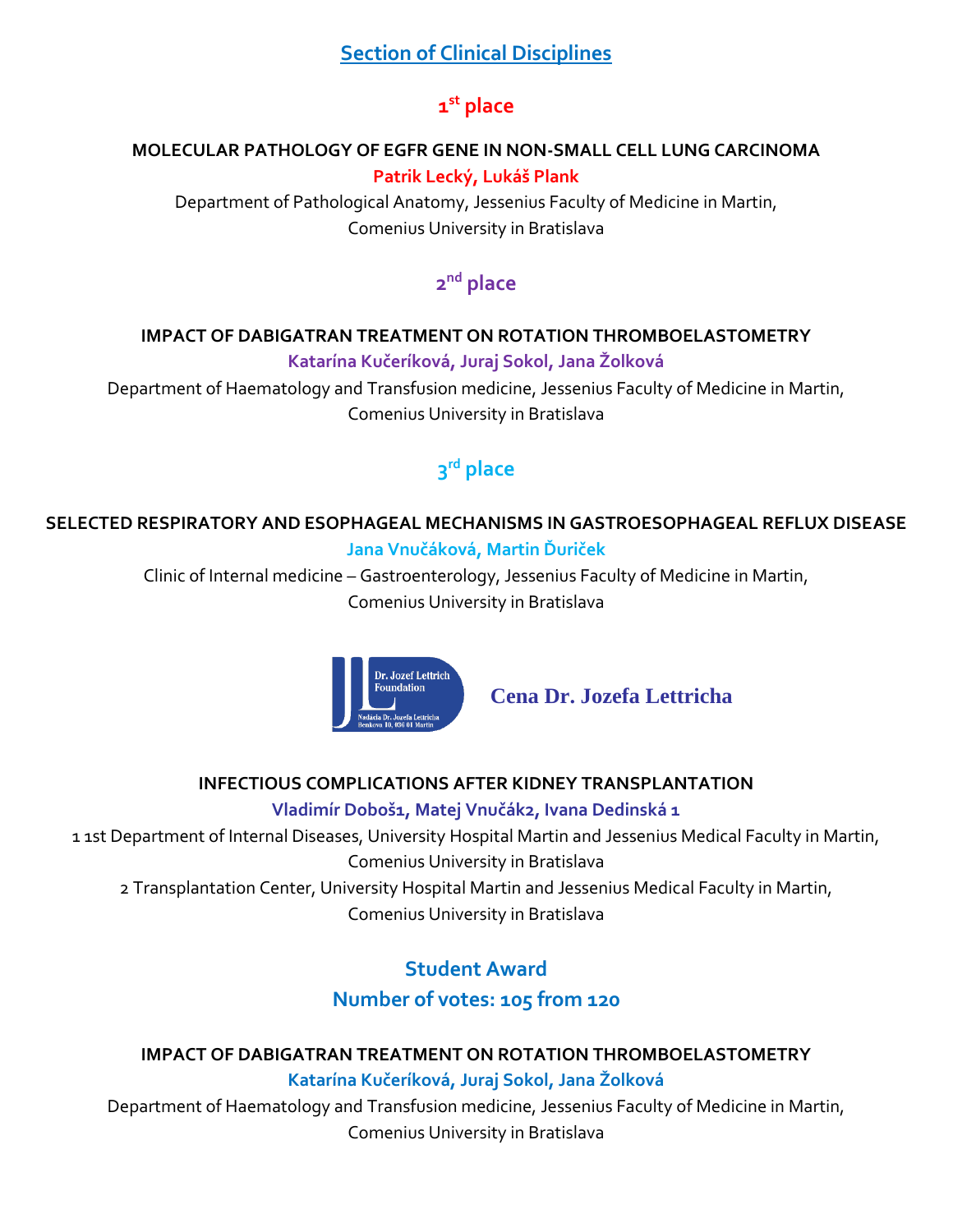## **Section of Theoretical and Pre-Clinical Disciplines**

# **1 st place**

## **MODIFIED PULMONARY SURFACTANT ENRICHED BY N-ACETYLCYSTEINE IN THE EXPERIMENTAL DOUBLE-HIT MODEL OF LUNG INJURY IN RATS**

#### **Diana Musová, Andrea Čalkovská, Maroš Kolomazník**

Department of Physiology, Jessenius Faculty of Medicine in Martin, Comenius University in Bratislava

# **2 nd place**

# **GENERATION OF SECOND INDUCED PLURIPOTENT STEM CELL LINE FOR AMYOTROPHIC LATERAL SCLEROSIS MODELLING**

#### **Hugo Dumortier, Ján Strnádel**

Laboratory of Flow Cytometry, Cell Phenotyping and Engineering (Cellphie), Biomedical Center Martin, Jessenius Faculty of Medicine in Martin, Comenius University in Bratislava

# **3 rd place**

#### **INFLUENCE OF VARIOUS FORMS OF INDUCED HYPERHOMOCYSTEINEMIA ON THE CNS**

#### **Barbora Oravcová, Mária Kovalská**

Department of Histology and Embryology, Jessenius Faculty of Medicine in Martin, Comenius University in Bratislava



**Cena Dr. Jozefa Lettricha**

# **Student Award Number of votes: 40 from 52**

#### **EFFECT OF VARIOUS MODE OF TRACHEAL MECHANICAL STIMULATION ON THE COUGH MOTOR PATTERN**

#### **Jakub Topolan, Ivan Poliaček, Michal Šimera, Marcel Veterník**

Department of Medical Biophysics, Jessenius Faculty of Medicine in Martin, Comenius University in Bratislava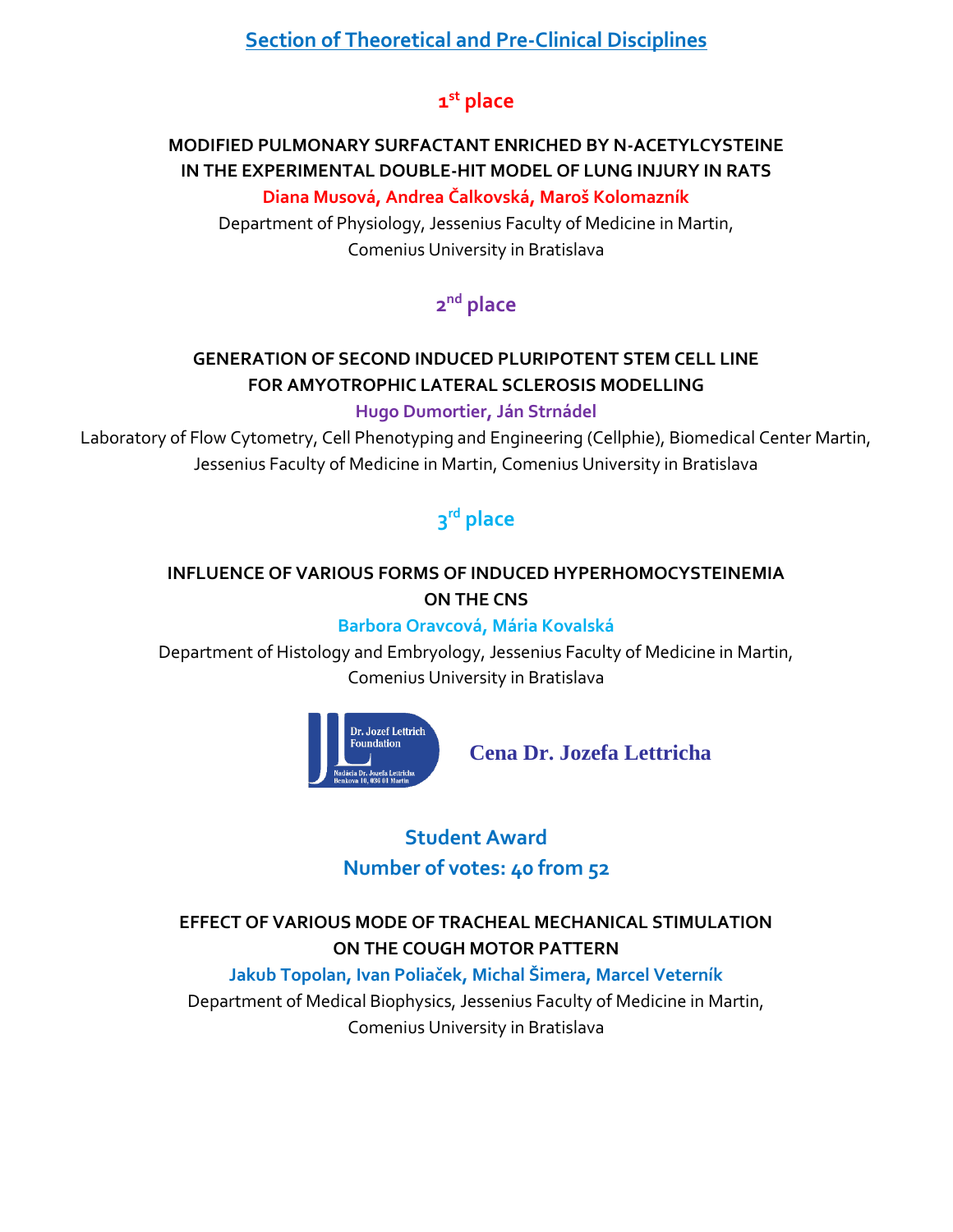#### **Section of Non-Medical Study Programmes**

# **1 st place**

#### **PATIENT SAFETY CULTURE FROM THE PERSPECTIVE OF NURSING STUDENTS Dominika Holubová, Dominika Kalánková**

Department of Nursing, Jessenius Faculty of Medicine in Martin, Comenius University in Bratislava

## **2 nd place**

#### **SELECTED PSYCHOSOCIAL ASPECTS OF REPRODUCTIVE HEALTH IN ADOLESCENTS IN SLOVAKIA Júlia Mojtová, Zuzana Škodová**

Department of Public Health, Jessenius Faculty of Medicine in Martin, Comenius University in Bratislava

# **3 rd place**

#### **MIDWIFERY READINESS TO DEAL WITH AN ACUTE SITUATION (ECLAMPTIC SEIZURE, UTERINE HYPOTONIA)**

#### **Martina Jurčová, Eva Urbanová**

Department of Midwifery, Jessenius Faculty of Medicine in Martin Comenius University in Bratislava



**Cena Dr. Jozefa Lettricha**

#### **ATTITUDES OF ADOLESCENTS TOWARDS PARENTHOOD**

**Alexandra Kajanová, Simona Kelčíková** Department of Midwifery, Jessenius Faculty of Medicine in Martin, Comenius University in Bratislava

# **Student Award Number of votes: 26 from 36**

#### **PATIENT SAFETY CULTURE FROM THE PERSPECTIVE OF NURSING STUDENTS**

**Dominika Holubová, Dominika Kalánková** Department of Nursing, Jessenius Faculty of Medicine in Martin, Comenius University in Bratislava